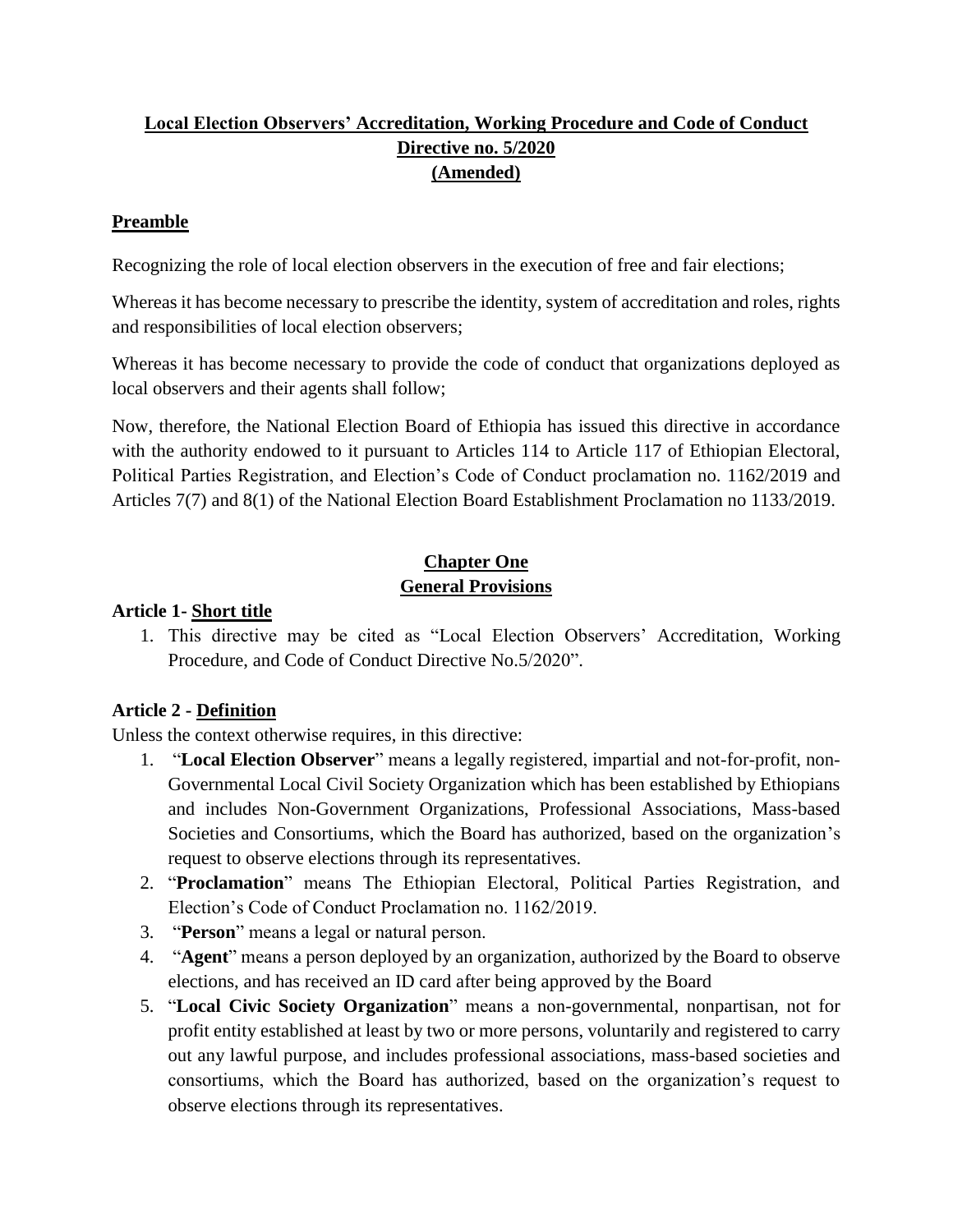- 6. "**Force Majeure**" means difficult situations or circumstances that are not expected to take place are out of the control of the requesting person and are unavoidable or couldn't be controlled.
- 7. "**Conflict of Interest**" means any consanguineal relation between agent and candidate, pecuniary interest, conflict, and any similar issues identified as a conflict by the Board, as appropriate.
- 8. Unless the context otherwise requires, definitions mentioned under Proclamation no. 1133/2019 and Proclamation no. 1162/2019, shall also apply to this directive.

# **Article 3 - Gender reference**

In this directive, provisions set out in masculine or feminine gender shall also apply to the other gender.

#### **Article 4 - Scope of application**

This directive shall apply to local election observers authorized by the Board to observe general elections, local elections, by-elections, re-elections, and referendums conducted in accordance with the Constitution and the Proclamation.

# **Chapter Two Application for Accreditation and Procedures for Accreditations**

#### **Article 5 - Application for accreditation**

- 1) Any local civil society organization seeking to observe elections may apply for accreditation to the Board by filling out the form prepared by the Board for this purpose and annexing evidence proving that s/he fulfils the requirements set out in the Proclamation and this directive.
- 2) No organization shall be deployed as an observer without obtaining accreditation from the Board.

#### **Article 6 - Eligibility criteria for accreditation as a local observer**

1. Any local civil society organization applying for accreditation as a local election observer:

- a) Shall have legal personality;
- b) Shall be non-profit and non-governmental and free from any political affiliation;
- c) Its board members and leaders shall not be members of any political organization;
- d) The observers it deploys shall be capable of observing election impartially, and the organization shall have the capacity to enforce this.
- 2. If the organization applying for accreditation is a civil society coalition/consortium, it must ensure that all member organizations meet the obligations set out in this directive.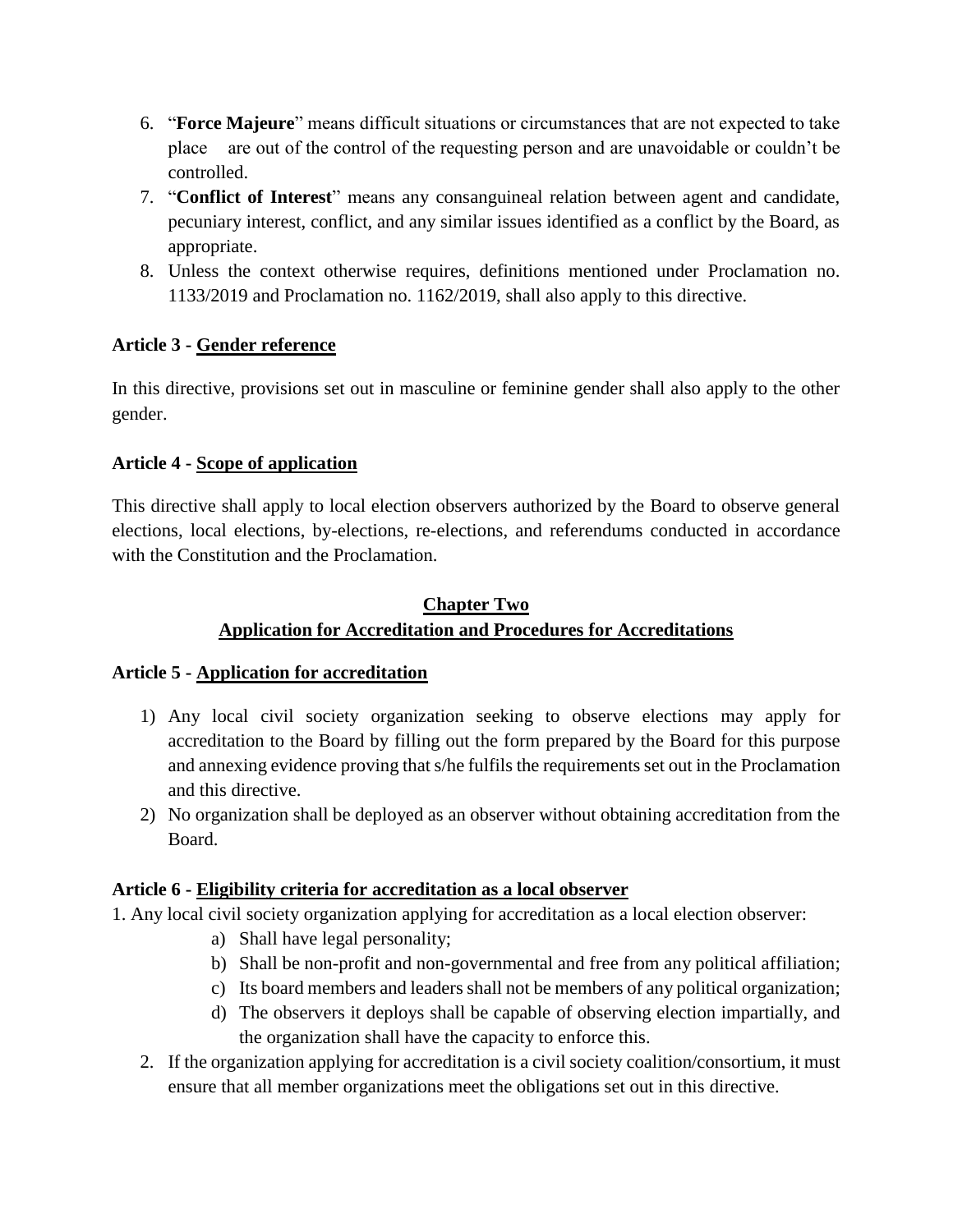### **Article 7 - Documents to be annexed with the application**

- 1. The following documents shall be attached as annexes to the application submitted under Article 6 of this Directive for accreditation as a local election observer:
- a) A document issued by the duly authorized government institution attesting that the applicant is registered as local civil society organization;
- b) A document bearing the organization's stamp and the signature of its head stating that it has agreed to adhere to the code of conduct issued by the Board;
- c) The signatures, on a form prepared by the Board for this purpose, of by each agent to be deployed by the organization as an observer confirming that the agents have agreed to abide by the code of conduct prepared by the Board.
- d) Annexed to the document specified under sub-article (c) of this article, two recent passportsized photographs of each agent with the agent's full name and the name of the organization he/she represents written on the back.
- e) A copy of the agent's identification card or any other proof of identification.

### **Article 8 - Agents deployed by local election observation organizations**

- 1) An agent deployed by an election observing organization: a)Shall be an Ethiopian citizen;
	- b) Shall be 21 years old or above;
	- c)Shall be a person whose right to vote and be elected has not been restricted by law;
	- d) Shall be a person who is not patently unethical;
	- e)Shall not be registered as a candidate;

f) Has not been suspended by the Board while serving as an election observer previously.

- 2) Any election observer organization observes the election through its agents registered and issued accreditation cards by the Board.
- 3) In the event that an accredited organization wishes to substitute an agent it had earlier made known to the Board with a new agent, it shall do so after fulfilling the criteria set out for agents in accordance with Article 8 of this directive.
- 4) Any accredited local election observation organization must have the capacity to ensure that its agents receive comprehensive training on the election process, election laws and procedures, and this code of conduct directive.

# **Article 9 – Issuing accreditation**

1) Upon receiving an application for accreditation as a local observer, the Board shall issue an accreditation certificate only upon verifying that the requesting organization and its agents fulfill the criteria and obligations stipulated in the election law and this directive; considering the enforcement capacity of the organization and securing the signature of the head of the organization or his/her representative agreeing to comply with the election laws and this directive.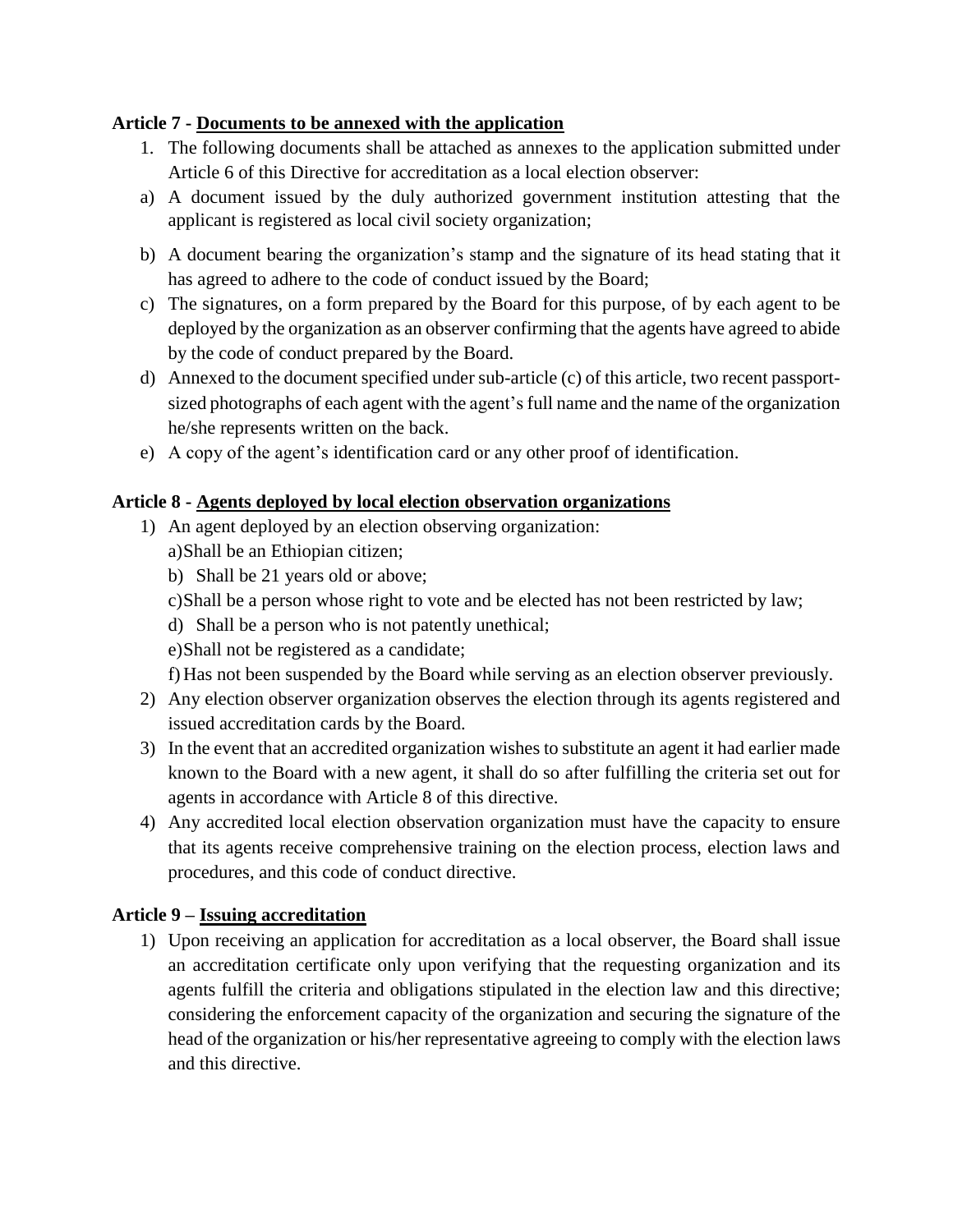- 2) The Board shall not accredit an organization that does not fulfill the requirements and criteria set forth in this directive and shall notify the applying organization of its decision on the application, in writing, within 30 days.
- 3) Any accreditation issued to an observer will apply to one election only and will remain in effect until the announcement by the Board of the official results of that election.

### **Article 10 - Issuing observer identification card**

- 1) The Board shall issue an observer's identification card to each agent appointed by an organization accredited by the Board as a local observer under the Proclamation and this directive.
- 2) Any observer identification card issued by the Board will remain in effect only until the announcement of official results of the specific election at the polling station and constituency levels.
- 3) The accreditation card to be issued by the Board to agents shall contain the following information:
	- a) Official logo/emblem of the Board;
	- b) Name of the organization he/she represents;
	- c) The full name of the agent;
	- d) The stamp/seal of the Board;
	- e) The effective date of the identification card;
	- f) Identification card number;
	- g) Name and signature of the duly authorized official that issued the card.
- 4) When an accredited organization changes its representative or when the organization or representative quits their observation tasks, the organization shall collect the accreditation card and return it to the Board.

### **Chapter Three Rights and Responsibilities of Local Observers**

#### **Article 11- Rights of local observers**

An agent of an organization accredited as an observer by the Board shall have the right to:

- a) Move around polling stations to monitor and ask for and receive information on the election process including on voter registration, candidate registration, election campaign, voting, vote counting and the announcement of results;
- b) Look at election documents and observe the voting and vote counting process;
- c) Report any irregularities s/he observed or encountered in the election process to the Board or the Board's offices at various levels;
- d) Shall be free from the influence of any governmental or other institution or person;
- e) Give official statements to the public regarding their findings, observations, or conclusions;
- f) Receive cooperation from officials in the area as well as election officers at various levels.

# **Article 12 - Duties of local election observers**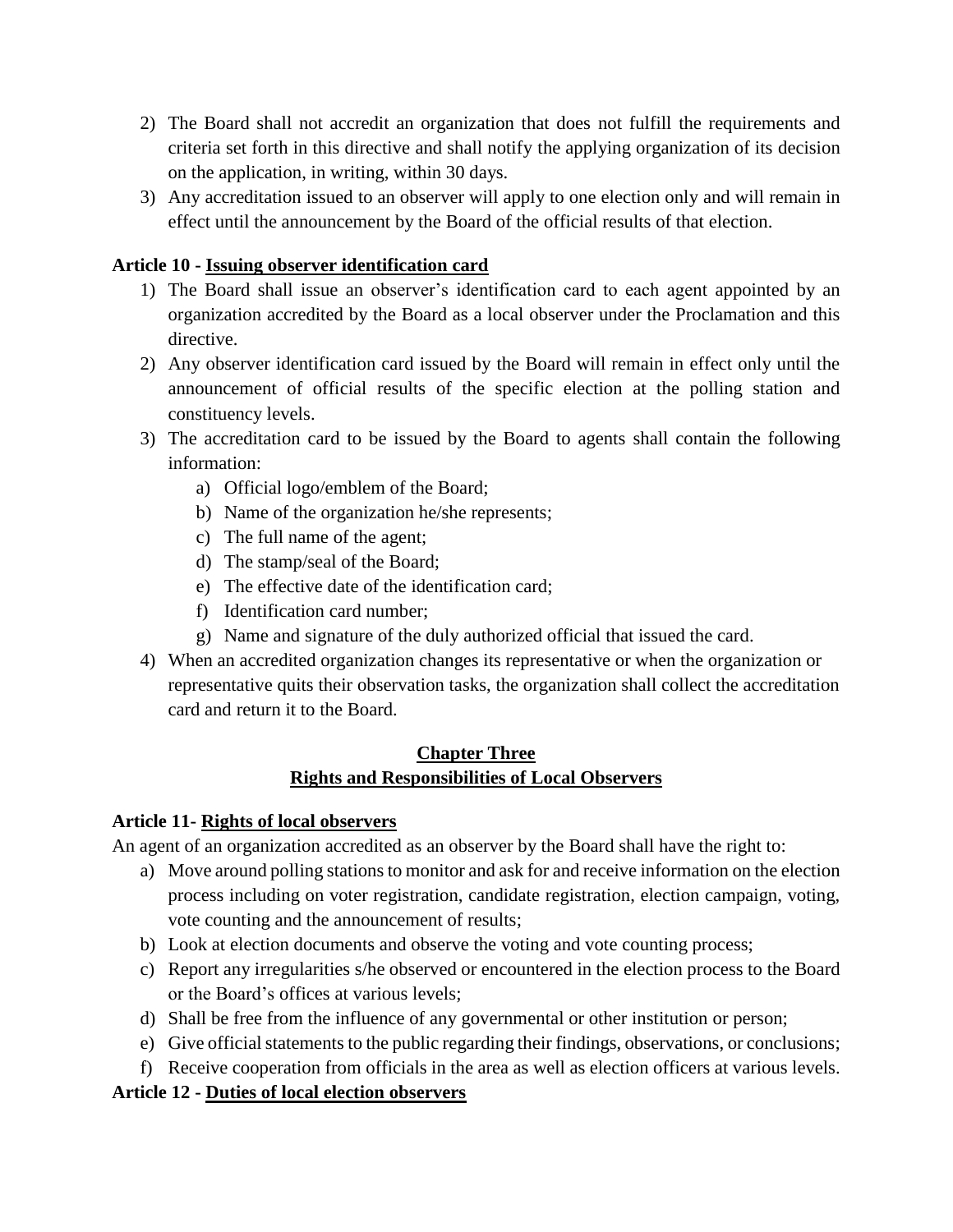- 1) Any observer that has received accreditation from the Board has the duty to:
- a) Display clearly his/her observer identification card;
- b) Follow instructions provided by election officers;
- c) Refrain from actions that obstruct the proper and competent conduct of the election process;
- d) Adhere to the code of conduct issued by the Board;
- e) Prepare and submit a detailed report to the Board.
- 2) The report mentioned under sub-article 1(e) of this provision shall be prepared in the following manner:
	- a) An agent shall have the obligation to prepare and submit a detailed report to the organization s/he represent within 7 to 10 days of the announcement of the election results at the polling station or constituency s/he was deployed in;
	- b) Any local observation organization has the obligation to prepare and submit a detailed report about the election activity it observed to the Board within one month after the official announcement of the election result. The contents of the report shall indicate:
		- 1) The number of the regions, zones, constituencies, or polling stations covered by the organization and its methods of collecting information;
		- 2) Information used and observations made in each election activity; in the preparation of elections, voter registration, candidate registration, election campaign, voting, vote counting and announcement of result.
		- 3) The observation report shall reflect the gender representation during the election process.

#### **Article 13 - Training and costs of election observation**

- 1) Any expense related to the work of an agent observing the election shall be covered by the agent or his organization. It is prohibited to use vehicles or other resources of the Board, or any political party or any public institution;
- 2) Before agents deployed by a local election observation organization commence their duties, the organization shall ensure that they receive comprehensive training and have adequate understanding:
	- a) About election processes;
	- b) On electoral laws and procedures; and
	- c) On the provisions of this directive.

### **Chapter Four Code of Conduct of Local Observers**

#### **Article 14 - Respecting the law**

Any organization accredited as a local observer or its agent shall**:**

a) Respect the proclamation, regulations, directives, and other relevant laws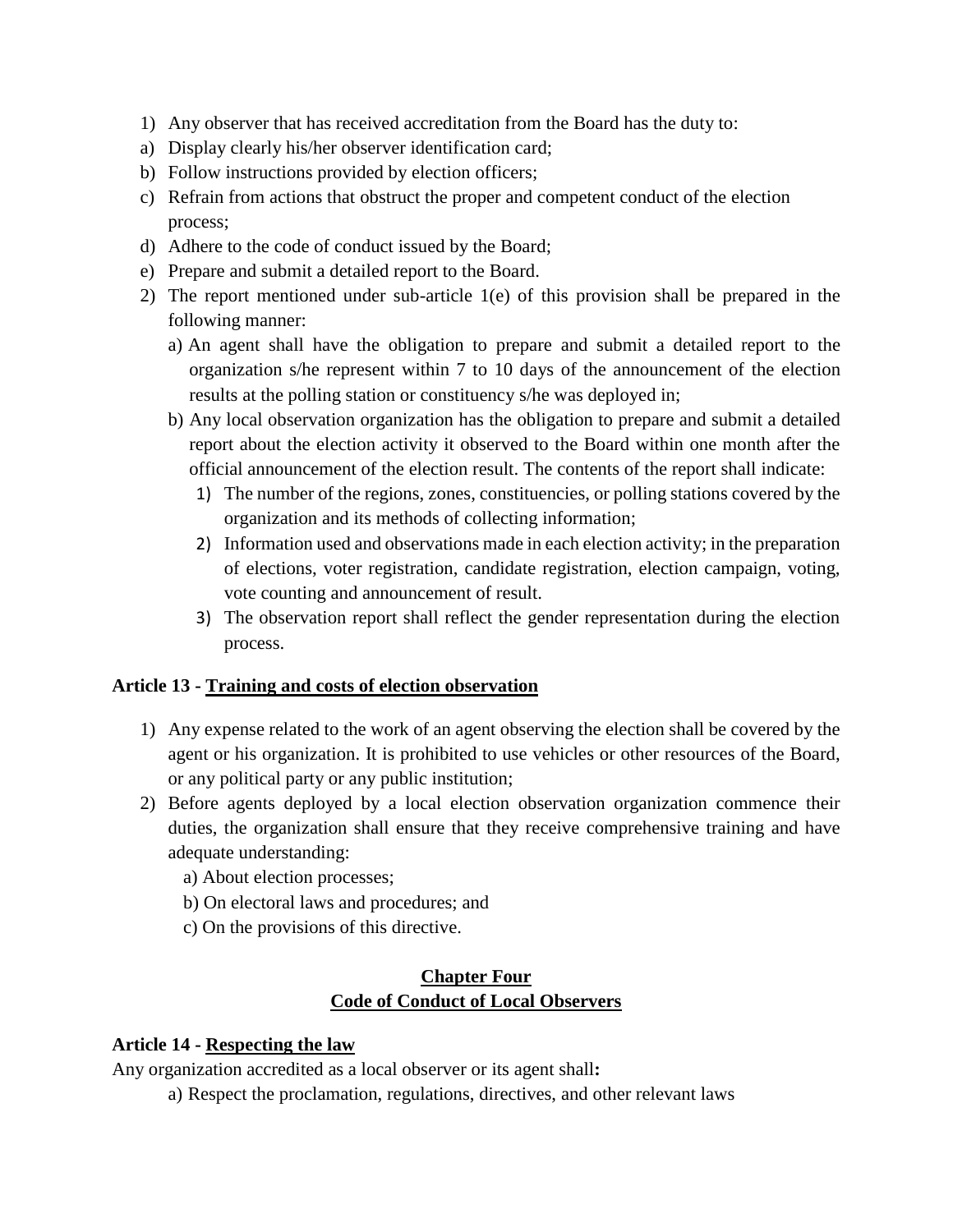b) Wear and display the identification card issued by the Board and show an identification card or a passport that proves their identity.

# **Article 15 - Respecting the authority of election officers**

Any organization accredited as a local observer or its agent shall**:**

- a) Accept and comply with any lawful instruction and direction given by election officers, and security and other government authorities at different levels.
- b) Work in cooperation with election officers as well as other observers and stakeholders.

#### **Article 16 - Prohibition from providing advice or counsel**

Any organization accredited as local observer or its agent:

- a) Shall not provide guidance or advice to election officers in relation to their responsibilities.
- b) Besides reporting serious errors they observe to election officers, they shall not give advice to solve problems.
- c) Besides observing the dispute resolution process, they shall not participate in the grievance/complaint hearing process by taking part in the discussion.

### **Article 17- Impartiality**

Any organization accredited as a local observer or its agent shall:

- a) Perform their tasks free from partisanship; refrain from any activity that harms their impartiality or shows partisanship;
- b) Avoid or refrain from participating in visits, invitations or such activities organized by political organizations or candidates, that may be perceived as displaying partiality towards the political organization or candidate;
- c) Refrain from supporting or criticizing a candidate or a political party; refrain from showing or expressing partisanship on controversial electoral issues or electoral issues related to officials, candidates, political parties, the media, and voters.
- d) Refrain from holding, moving, or displaying any logo and campaign material of any political organization or candidate engaged in election campaign by displaying, holding, placing, hanging or posting it on their premises, office, vehicles or wearing it on their person.

#### **Article 18 - Secrecy of the ballot respecting voters' rights**

Any organization accredited as a local observer or its agent shall:

- a) Shall not ask the voter who he/she is voting for or for whom they voted for.
- b) Shall not use a camera or voice recorder in a manner that disrupts the election process.
- c) Shall not enter or use a camera, voice recorder or any other image recording device inside the voting booth or an area designated for this purpose.
- d) Shall not photograph, film or interview any voter present to register or to vote or any election official without their consent.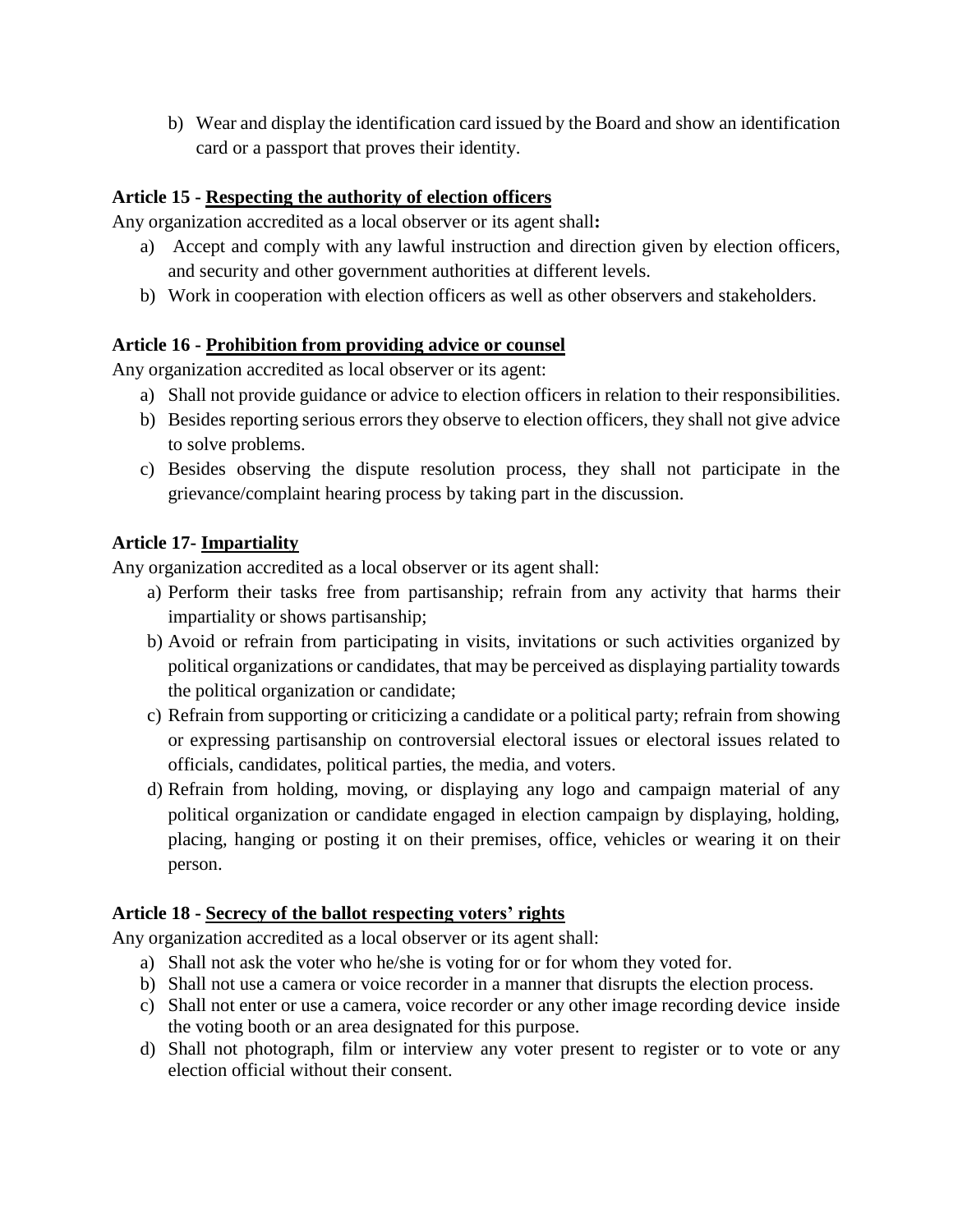- e) Shall not overtly or covertly film or photograph when voters' registration information is being entered into a document or when a voter marks a ballot on the ballot paper;
- f) Shall not film, photograph or make a copy of the voters' roll, voters' registration cards, or any other document in a manner that affects the right to privacy of voters.

### **Article 19 - Not receiving or giving bribes or any form of benefit**

Any local election observation organization or its agent shall not, with the intention to perform or not to perform an activity in the electoral process or to conduct activities as a supporter, receive or give or enter into a contract or make a promise to receive or give, gifts or benefits from any political organization, candidate, member or any person or body.

#### **Article 20 - Conflict of Interest**

- 1) Any local election observation organization or its agent:
	- a) Shall notify the Board of any conflict of interest in relation to the act of observing the election.
	- b) Shall not involve in any activity that causes or may cause a conflict of interest.
- 2) When an agent encounters conflict of interest in his/her election observation work related to property, money, consanguineal relation or any other circumstance, the agent shall notify the constituency office of the constituency s/he is deployed in and the deploying observation organization; when the observation organization encounters the conflict of interest, it shall immediately notify the Board's regional branch office and the Board's Secretariat.
- 3) Any person that has reported a conflict of interest to the relevant body in accordance with sub-article (2) above must cease the observation work and await the Board's decision.
- 4) Upon receiving a report from a person encountering a conflict of interest or from the relevant election officer in accordance with this article, the Board may, after investigating whether or not the conflict of interest will hamper a free, direct and fair election, decide that the observer should continue his/her observation work in the same location, or that s/he should be relocated to another location, or that s/he be removed as an observer altogether. The Board shall immediately notify the relevant body of such decision.

# **Article 21 – Truthfulness/Sincerity**

Any local election observation organization or its agent shall:

- a) Ensure that the information or report that they submit or disseminate at any time is truthful, supported by sufficient evidence, clear and unambiguous.
- b) Ensure that the report or information that they present or distribute is collected, compiled and published in a generally acceptable manner and duly signed.
- c) Where a decision on the information they seek is pending, they shall not use the information until the relevant body makes the decision.

#### **Article 22 – Acting in good faith/Sincerity**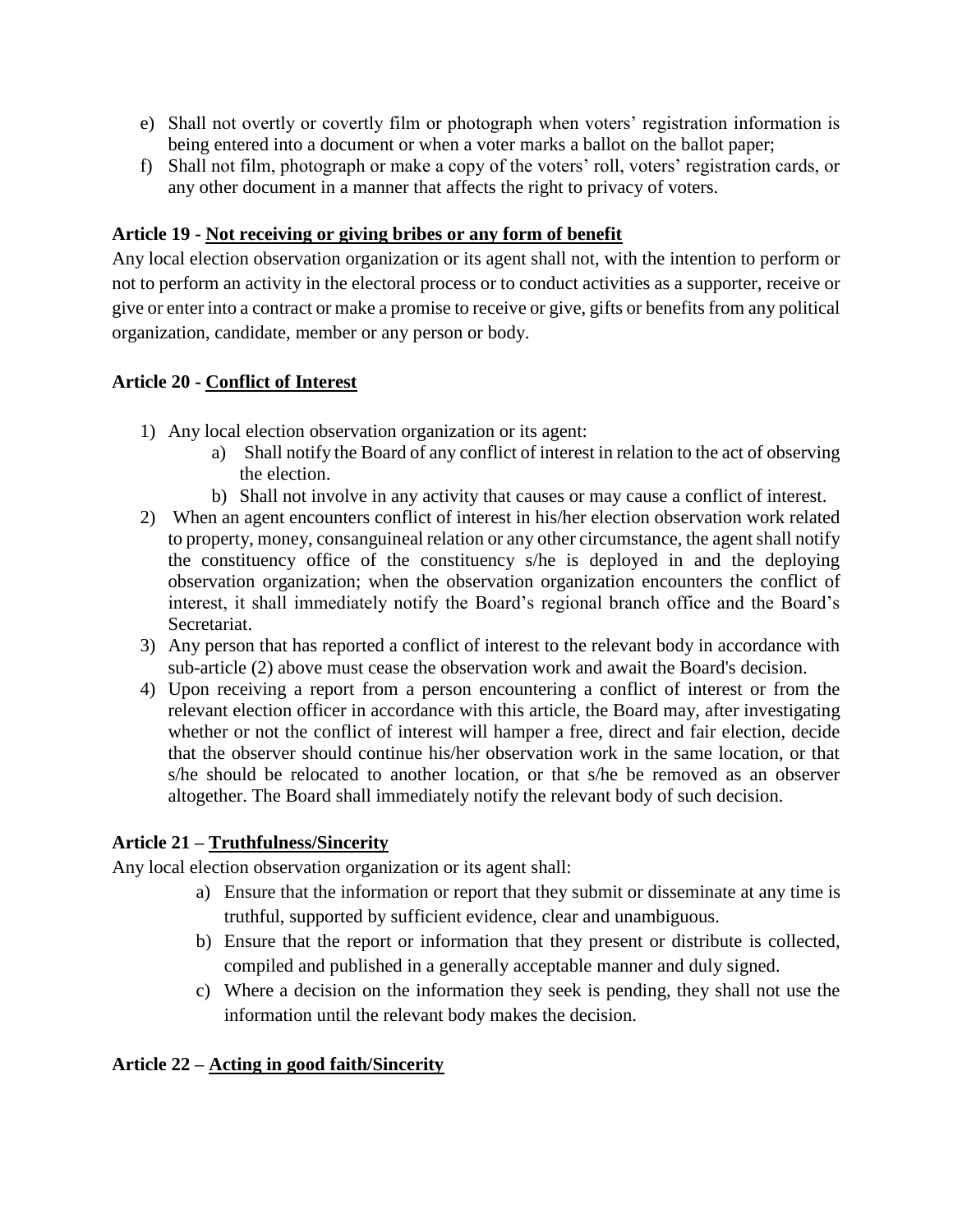- 1) Any local election observation group or its agent must perform their election observation work in good faith or with sincerity.
- 2) When an agent encounters a situation that prevents him/her from performing his/her duties, s/he shall notify the matter to the deploying observation immediately.

# **Article 23 - Prohibition against statements on election results prior to official announcement**

Any local election observation origination or its agent:

- 1) shall not, be it from inside the country or from abroad, provide their opinions about election results before the result is announced officially by the Board.
- 2) Notwithstanding the provisions of sub-article (1) of this article, local election observation organizations can provide statements about their agents' preparations and similar topics.

#### **Chapter Five Miscellaneous**

# **Article 24 – Conditions for canceling or suspending accreditation**

- 1) The Board may cancel or suspend the accreditation it gave to a local election observation organization or its agent for the following reasons:
	- a) Where there is a violation by the observer or agent of applicable laws, regulations, directives, or other practices
	- b) Where the observer or agent has shown partiality towards any candidate or a political party in contravention of the law.
- 2) When the Board cancels or suspends a license, it shall notify the concerned person of the decision and the reasons for such a decision.

# **Article 25 - Penalties**

Where a local election observer or its agent is found to be acting outside of this Code of Conduct and the obligations it entered into, the Board may, as appropriate:

- a) Cause the agent to rectify the error by issuing a warning or cause the agent to be replaced;
- b) Cancel the accreditation it issued; and/or
- c) If the action violates provisions of other laws, refer the matter to the relevant authority to hold the agent liable under the relevant law.

#### **Article 26 - Duty to cooperate**

Everyone has the duty to cooperate to implement this directive.

# **Article 27 - Repealed laws**

Any directive or practice that is inconsistent with this directive shall not apply to matters covered by this directive.

# **Article 28 - Effective date**